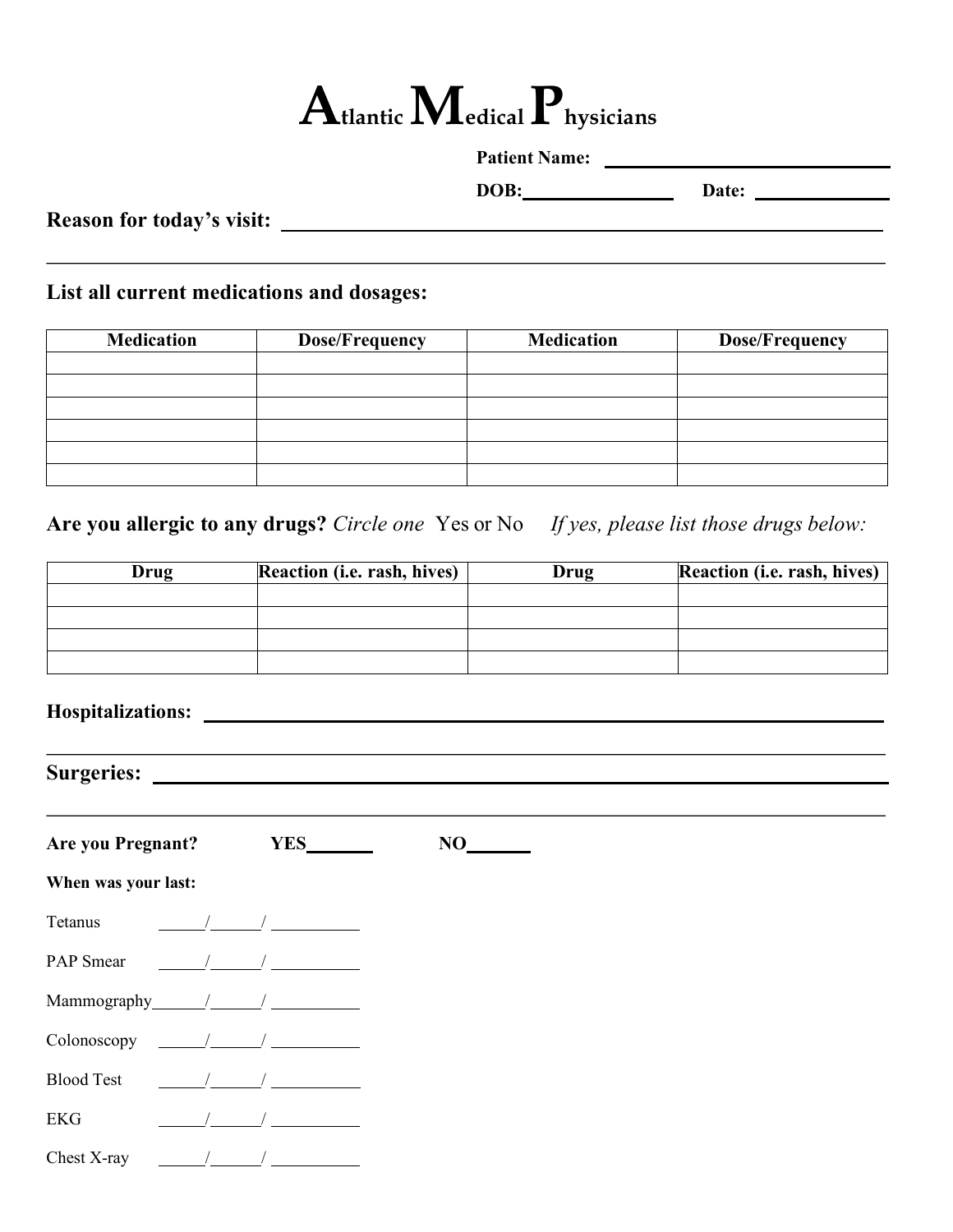## **Past Medical History** *(Please circle all that apply to you):*

| <b>Heart Disease</b>     | <b>High Blood Pressure</b>      | <b>Heart Attack</b>     |
|--------------------------|---------------------------------|-------------------------|
| Asthma                   | <b>Stomach Ulcers</b>           | Kidney Disease          |
| Lyme Disease             | Rheumatoid Arthritis            | Cancer                  |
| Anxiety                  | Emphysema                       | <b>COPD</b>             |
| Seizures                 | <b>Thyroid Disease</b>          | Coronary Artery Disease |
| <b>Bleeding Disorder</b> | <b>Congestive Heart Failure</b> | Vascular Disease        |
| Tuberculosis             | Weight loss/gain                | Gallbladder Disease     |
| Venereal Disease         | Anemia                          | Osteoporosis            |
|                          |                                 |                         |

Please list any medical conditions you may have not mentioned above:

### **Family History** *(Please check all that apply to members of your family):*

|                              | <b>Mother</b> | Father | <b>Sibling</b> | <b>Children</b> | Granparent |
|------------------------------|---------------|--------|----------------|-----------------|------------|
| <b>High Blood Pressure</b>   |               |        |                |                 |            |
| <b>Diabetes</b>              |               |        |                |                 |            |
| <b>Bleeding Disorder</b>     |               |        |                |                 |            |
| Stroke                       |               |        |                |                 |            |
| <b>Heart Disease/Attacks</b> |               |        |                |                 |            |
| Lung Disease                 |               |        |                |                 |            |
| Kidney Disease               |               |        |                |                 |            |
| Mental Disorder              |               |        |                |                 |            |

Please list any medical disease that a member of your family may have that is not mentioned above: above:

## **Social History**

| Please circle one: Single / Married / Partnered                                 |            |           |                          |           | / Widowed | <b>Divorced</b> |
|---------------------------------------------------------------------------------|------------|-----------|--------------------------|-----------|-----------|-----------------|
| > Do you smoke? Current Smoker Comer Smoker Chever Smoked                       |            |           |                          |           |           |                 |
| Pipe Smoke Cigar Smoker Smoker, current status unknown Unknown                  |            |           |                          |           |           |                 |
| If yes, how much do you smoke? 3 cigarettes or less per day ____Half a pack/day |            |           | More than a pack per day |           |           |                 |
| Do you drink alcohol?<br>➤                                                      | <b>YES</b> | <b>NO</b> |                          |           |           |                 |
| <b>If yes, how frequent?</b> Social only Several times per week Severyday       |            |           |                          |           |           |                 |
| Do you or have you used illicit drugs?<br>➤                                     |            |           | <b>YES</b>               | <b>NO</b> |           |                 |
| <b>If yes, what kind?</b> IV Drugs Pills                                        |            |           | Marijuana                |           |           |                 |

**Occupation:**